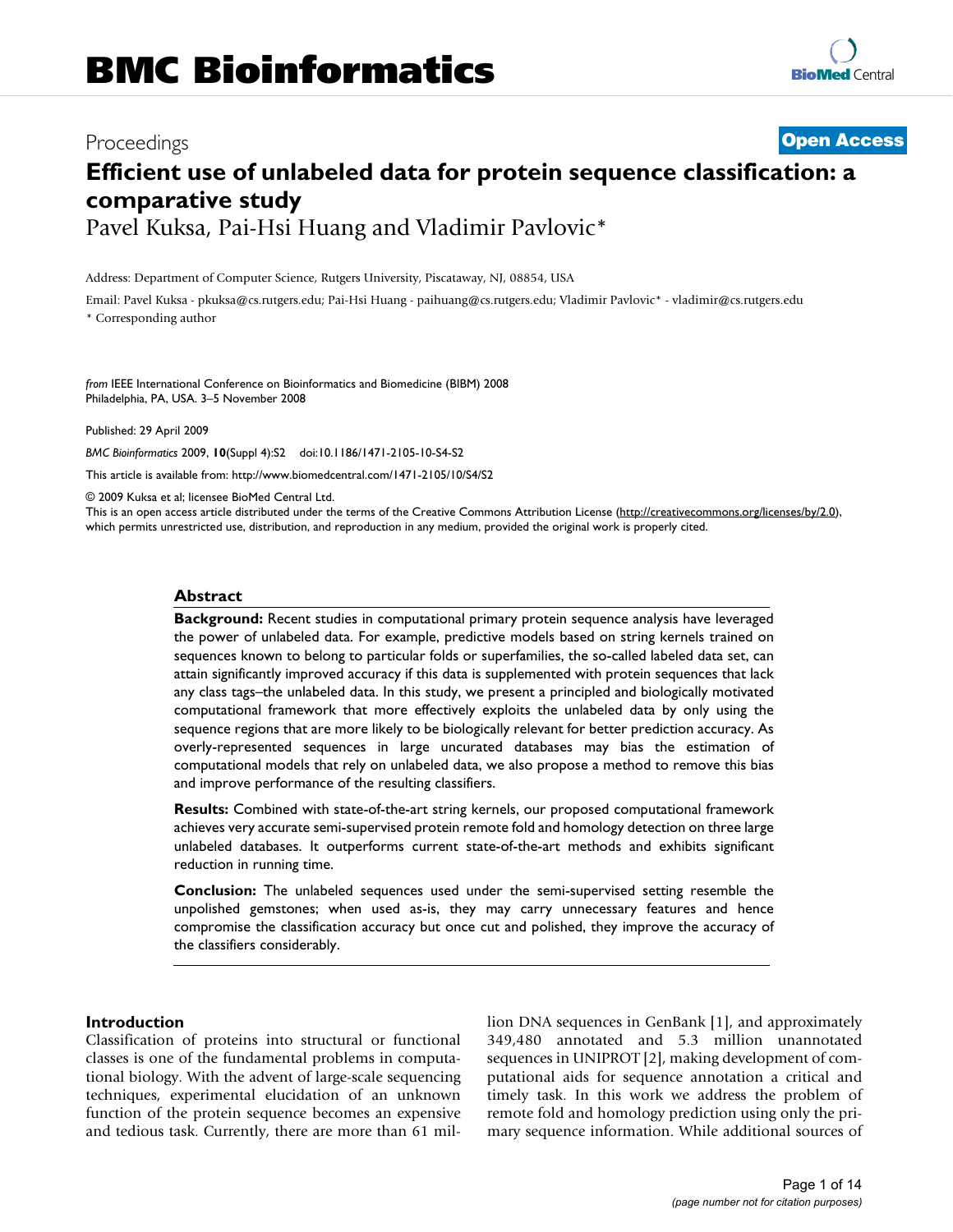information, such as the secondary or tertiary structure, may lessen the burden of establishing functional or structural similarity, they may often be unavailable or difficult to acquire for new putative proteins. Even when present, such information is only available on a very small group of protein sequences and absent on larger uncurated sequence databases.

We focus on performing *remote* fold and homology detection with kernel-based methods [3] that use sequence information only under the *discriminative* learning setting. The discriminative learning setting captures the *differences* among classes (e.g. folds and superfamilies). Previous studies [4,5] show that the discriminative models have better distinction power over the generative models [6], which focus on capturing *shared characteristics within* classes.

Remote fold and homology detection problems are typically characterized by few *positive training* sequences (e.g. sequences from the same superfamily) accompanied by a large number of negative training examples. Lack of positive training examples may lead to sub-optimal classifier performance, therefore making training set expansion necessary. However, enlarging the training set by experimentally labeling the sequences is costly, leading to the need to leverage available *unlabeled data* to refine the decision boundary. The profile kernel [7] and the mismatch neighborhood kernel [8] both use unlabeled data sets and show significant improvements over the sequence classifiers trained under the supervised (labeled data only) setting. In this study, we propose a systematic and biologically motivated approach that more efficiently uses the unlabeled data and further develops the crucial aspects of neighborhood and profile kernel methods. The proposed framework, the *region-based neighborhood method* (Section 'Extracting relevant information from the unlabeled sequence database'), utilizes the unlabeled sequences to construct an accurate classifier by focusing on the significantly similar sequence regions that are more likely to be biologically relevant. As overly-represented sequences may lead to performance degradation by biasing kernel estimations based on unlabeled data, we propose an effective method (Section 'Clustered Neighborhood Kernels') that improves performance of the resulting classifiers under the semi-supervised learning setting. Our experimental results (Section 'Experiments') show that the framework we propose yields significantly better performance compared to the state-ofthe methods and also demonstrates significantly reduced running times on large unlabeled datasets.

#### **Background**

In this section, we briefly review previously published state-of-the-art methods for protein homology detection

and fold recognition. We denote the alphabet set of the 20 amino acids as  $\Sigma$  in the whole study.

## *The spectrum kernel family*

The spectrum kernel methods [5,9] rely on fixed-length representations or features Φ(*X*) of arbitrary long sequences *X* modeled as the *spectra* (|Σ|*k*-dimensional histogram of counts) of short substrings (*k*-mers) contained in *X*. These features are subsequently used to define a measure of similarity, or kernel,  $K(X, Y) = \Phi(X)^\text{T} \Phi(Y)$ between sequences *X*, *Y*.

Given a sequence *X*, the *mismatch(k*, *m)* kernel [5] induces the following |Σ|*<sup>k</sup>*-dimensional representation for *X*:

$$
\Phi^{k,m}(X) = \left(\sum_{\alpha \in X} I_m(\alpha, \gamma)\right)_{\gamma \in \Sigma^k},
$$

where  $I_m(\alpha, \gamma) = 1$  if  $\alpha \in N(\gamma, m)$  and  $N(\gamma, m)$  denotes the set of contiguous substrings of length *k* that differ from <sup>γ</sup> in at most *m* positions.

Under the mismatch(*k*, *m*) representation, the notion of similarity is established based on *inexact matching* of the *observed* sequences. In contrast, the profile [7,10] kernel, proposed by Kuang et al., establishes the notion of similarity based on a probabilistic model (profile). Given a sequence *X* and its corresponding profile [11], the  $|\Sigma|^{k}$ dimensional profile( $k$ ,  $\sigma$ ) representation is:

$$
\Phi^{profile(k,\sigma)}(X) = \left(\sum_{i=1\cdots (T_{P_X}-k+1)} I(P_X(i,\gamma) < \sigma)\right)_{\gamma \in \Sigma^k},
$$

where  $\sigma$  is a pre-defined threshold,  $T_{P_X}$  denotes the length of the profile and  $P_X(i, \gamma)$  the cost of *locally* aligning the *k*-mer <sup>γ</sup> to the *k*-length segment starting at the *ith* position of  $P_X$ .

Explicit inclusion of the amino acid substitution process and leveraging the power of the unlabeled data allow both the mismatch and profile kernels to demonstrate state-ofthe-art performance under both supervised and semisupervised settings [8,10,12]. Under the semi-supervised setting, the profile kernel uses the unlabeled sequences to construct a profile for inexact string matching whereas mismatch kernels take advantage of the *sequence neighborhood smoothing* technique presented in Section 'The sequence neighborhood kernel'.

#### *The sparse spatial sample features*

Similar to the mismatch kernel, the *sparse spatial sample kernels* (SSSK) [13] also directly extract string features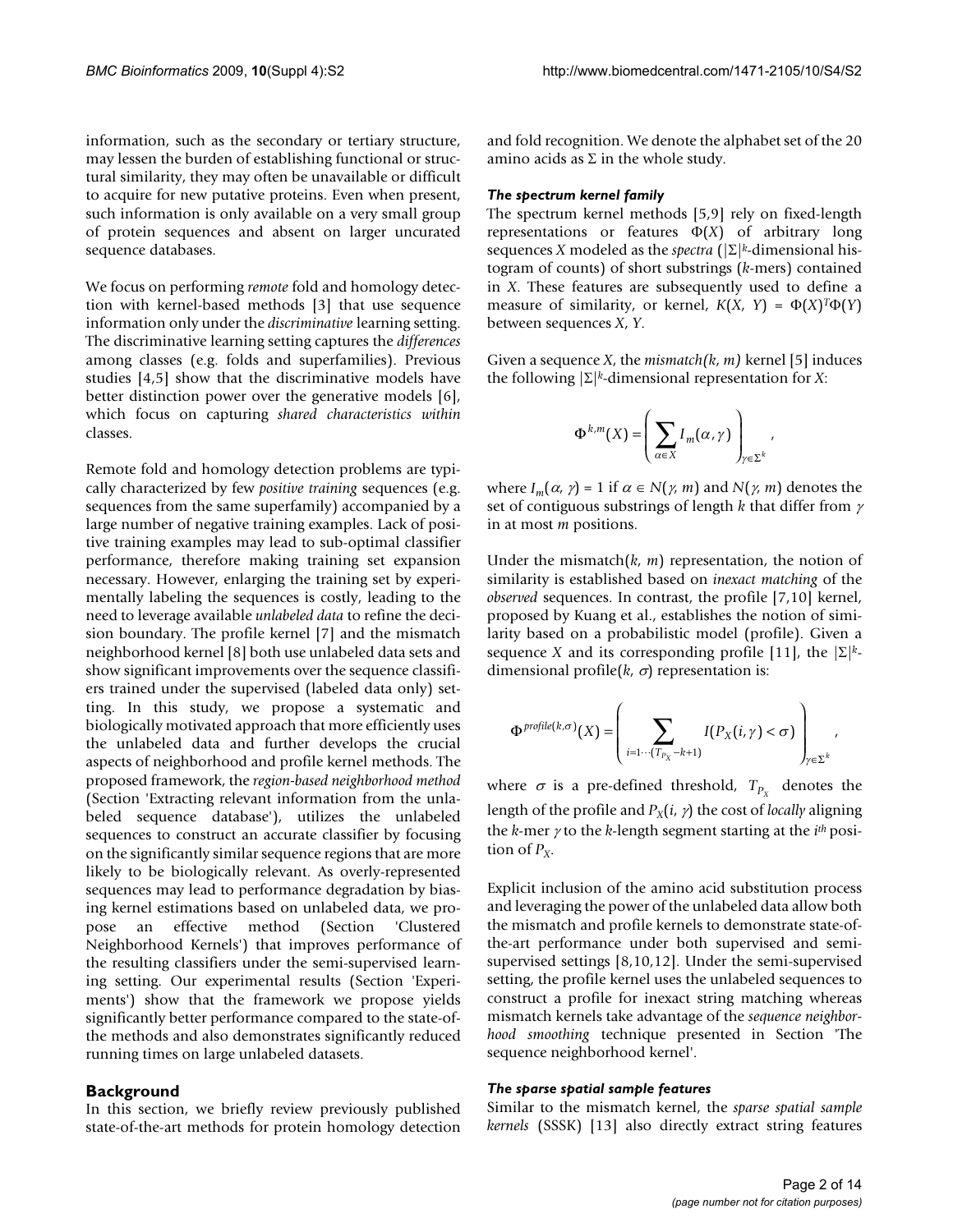*tkd*

from the *observed* sequences. The induced features explicitly model mutation, insertion and deletion by sampling the sequences at different resolutions. The three parameters for the kernels are the sample size *k*, the number of samples *t*, and the maximum allowed distances between two neighboring samples *d*. The kernel has the following form:

$$
K^{(t,k,d)}(X,Y) = \n\sum_{\substack{(a_1, d_1, \ldots, d_{t-1}, a_t) \\ a_i \in \Sigma^k, 0 \le d_i < d}} \nC(a_1, d_1, \ldots, a_{t-1}, d_{t-1}, a_t | Y)'
$$

Where  $C(a_1, d_1, \cup, a_{t-1}, d_{t-1}, d_1, d_2, d_{t-1})$  $\overrightarrow{d_1}$   $\overrightarrow{d_2}$   $\overrightarrow{d_{t-1}}$  mber of times we observe substring  $a_1 \leftrightarrow a_2, \leftrightarrow, \cdots, \leftrightarrow a_t$   $(a_1$  separated by  $d_1$  characters from  $u_2$ ,  $u_2$  separated by  $u_2$  characters from  $a_3$ , etc.) in the sequence *X*. The crucial difference between the spatial and spectrum features is that the spectrum features consist of only *contiguous k*-mers, whereas the spatial sample features consist of a number of (*t*) *shorter k*-mers separated by some distance, (controlled by *d*), to directly model the complex biological processes. Such multi-resolutional sampling technique also captures *short-term dependencies* among the amino acid residues, or shorter *k*-mers, in the observed sequences. In Figure 1, we illustrate the differences between the spectrum and the spatial features. In the upper panel, we show a spectrum feature with  $k = 6$  and in the lower panel, we show a spatial sample feature with  $k = 2$ ,  $t = 3$ . Figure 2 further compares spectrum-like features with spatial sample features and shows mismatch $(5,1)$  and double $(1,5)$  feature sets for two strings, *S* and *S'*, that are similar but only moderately conserved (two mutations apart). More features are shared between *S* and *S'* under the spatial sample representation compared to the mismatch spectrum allowing to establish sequence similarity. Similar to the mismatch kernel, for the SSSK, semi-supervised learning can be accomplished using the *sequence neighborhood approach*. Kuksa et al. show in [13] that the SSSK outperform the state-of-the-art methods under the supervised setting and the semi-supervised setting on a small unlabeled data set.

#### *The sequence neighborhood kernel*

The *sequence neighborhood* kernels take advantage of the unlabeled data using the process of neighborhood induced regularization. Let Φ*orig*(*X*) be the original representation of sequence *X*. Also, let *N*(*X*) denote the *sequence neighborhood* of *X* and  $X \in N(X)$  (i.e.  $N(X)$  is the set of sequences neighboring (similar to) *X*; we will discuss how to construct *N*(*X*) in Sections 'Extracting relevant information from the unlabeled sequence database' and 'Experiments'). Weston et al. propose in [8] to re-represent the sequence *X* using its neighborhood set *N*(*X*) as





**Contiguous** *k***-mer feature a of a traditional spectrum feature (top) contrasted with the sparse spatial samples (bottom)**.

$$
\Phi^{new}(X) = \frac{1}{|N(X)|} \sum_{X' \in N(X)} \Phi^{orig}(X').
$$

Under the new representation, the kernel value between the two sequences *X* and *Y* becomes

$$
K^{nblad}(X,Y)=\sum_{X'\in N(X),Y'\in N(Y)}\frac{K(X',Y')}{\vert N(X)\vert\vert N(Y)\vert}.
$$

Weston et al. in [8] and Kuksa et al. in [13] show that the discriminative power of the classifiers improve significantly once information regarding the neighborhood of each sequence is available.

#### *Proposed methods*

In Section 'Extracting relevant information from the unlabeled sequence database', we first propose a new framework for extracting only relevant information from unlabeled data to improve efficiency and predictive accuracy under a semi-supervised learning setting. Next, we



Figure 2 **Spectrum (***k***-mer) features vs. spatial sample features**.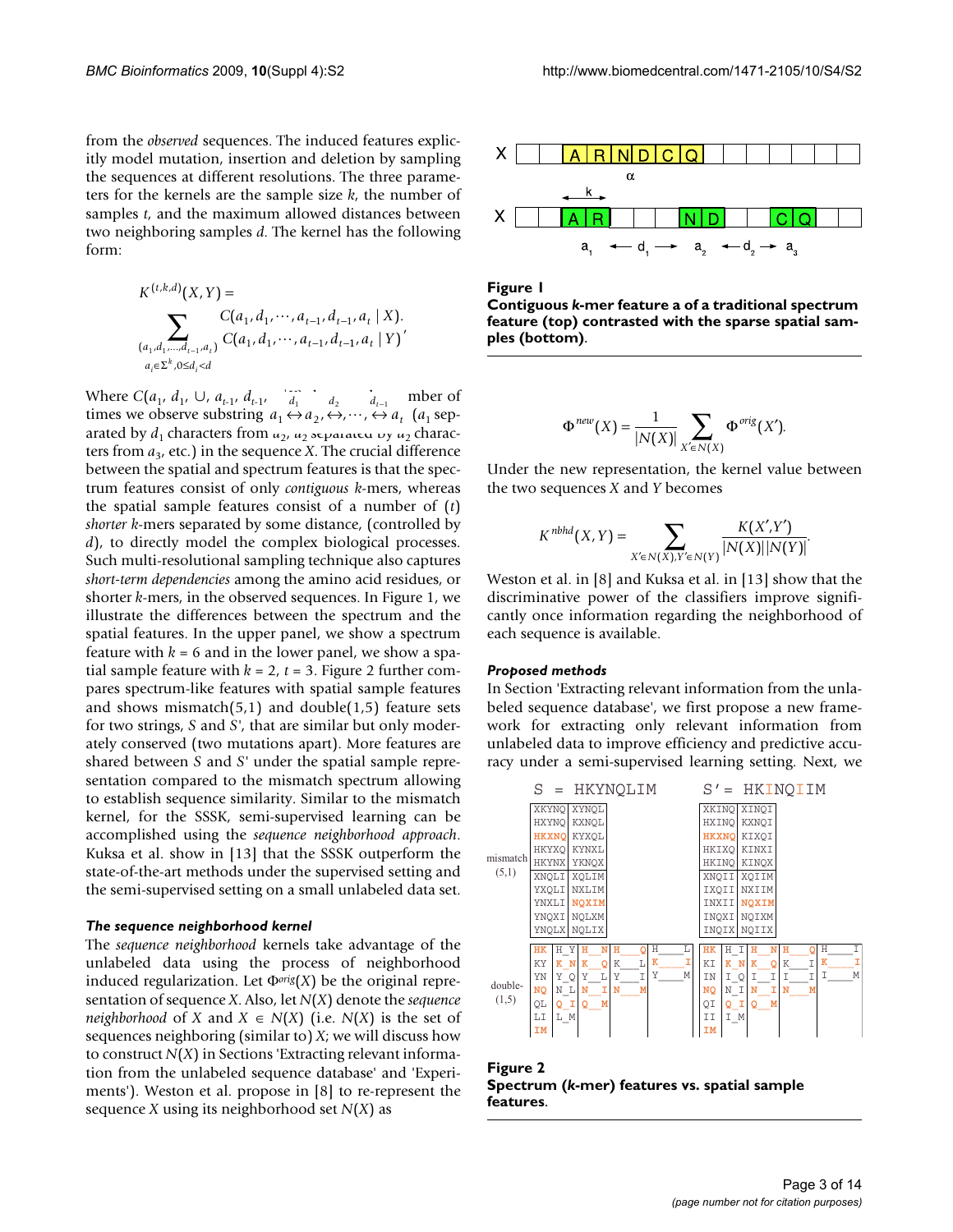extend the proposed framework in Section 'Clustered Neighborhood Kernels' using clustering to improve computational complexity and reduce data redundancy, which, as we will show experimentally, further improves speed and accuracy of the classifiers.

# *Extracting relevant information from the unlabeled sequence database*

To establish the similarities among sequences under the semi-supervised setting, Weston et al. in [8] propose to construct the *sequence neighborhood* for each *training and testing sequence X* using the unlabeled sequences and rerepresent *X* as the averaged representation of all neighboring sequences (Equation 4). The *sequence neighborhood N*(*X*) of a sequence *X* is defined as  $N(X) = \{X : s(X, X') \leq$ δ}, where δ is a pre-defined threshold and *s*(*X*, *X'*) is a scoring function, for example, the e-value. Under the semi-supervised learning setting, our goal is to recruit *neighbors* of training and testing sequences to construct the sequence neighborhood and use these intermediate neighbors to identify functionally or structurally related proteins that bear little to no similarity on the primary sequence level. As a result, the quality of the intermediate neighboring sequences is crucial for remote fold or homology detection. However, in many sequence databases, multi-domain protein sequences are abundant and such sequences might be similar to several unrelated single-domain sequences, as noted in [8]. Therefore, direct use of these long sequences may falsely establish similarities among unrelated sequences since these unlabeled sequences carry *excessive* and unnecessary features. In contrast, very short sequences often induce very sparse representation and therefore have *missing* features. Direct use of sequences that are too long or too short may bias the averaged neighborhood representation (4) and compromise the performance of the classifiers. Therefore, a possible remedy is to discard neighboring sequences whose lengths are substantially different from the query (training or test) sequence. For example, Weston et al. in [8] proposed to only capture neighboring sequences with maximal length of 250 (for convergence purposes). However, such practice may not offer a direct and meaningful biological interpretation. Moreover, removing neighboring sequences purely based on their length may discard sequences carrying crucial information and degrade classification performance, as we will show in Section 'Experiments'. To more effectively use unlabeled neighboring sequences, we propose to extract the *significantly similar sequence regions* from the unlabeled neighboring sequences since these regions are more likely to be *biologically relevant*. Such significant regions are commonly reported in most search methods, such as BLAST [14], PSI-BLAST [15] and HMM-based methods. We illustrate the proposed procedure using PSI-BLAST as an example in Figure 3. In the figure, given the query sequence, PSI-BLAST reports sequences (hits) containing substrings that



statistically significant region



exhibit statistically significant similarity with the query sequence. For each reported significant hit, we extract the most significant region and recruit the extracted subsequence as a neighbor of the query sequence. In short, the region-based neighborhood *R*(*X*) contains the *extracted significant sequence regions*, not the whole neighboring sequences of the query sequence *X*, *i.e.*  $R(X) = \{x' :$  $s(X, X') \leq \delta$ , where x' X' is the most statistically significant matching region of an unlabeled neighbor *X'*. As we will show in Section 'Experiments', the proposed regionbased neighborhood method will allow us to more efficiently leverage the unlabeled data and significantly improve the classifier performance.

We summarize all competing methods for leveraging unlabeled data during training and testing under the semi-supervised learning setting in below and experimentally compare the methods in Section 'Experiments':

• *full sequence*: all neighboring sequences are recruited and the sequence neighborhood *N*(*X*) is established on the whole-sequence level. This is to show how much excessive or missing features in neighboring sequences that are too long or too short compromise the performance of the classifiers.

• *extracting the most significant region*: for each recruited neighboring sequence, we extract only the most *significantly similar sequence region* and establish the regionbased neighborhood *R*(*X*) on a sub-sequence level; such sub-sequence is more likely to be biologically relevant to the query sequence.

• *filtering out long and short sequences*: for each query sequence *X*, we construct the full sequence neighborhood  $N(X)$  first (as in the full sequence method). Then we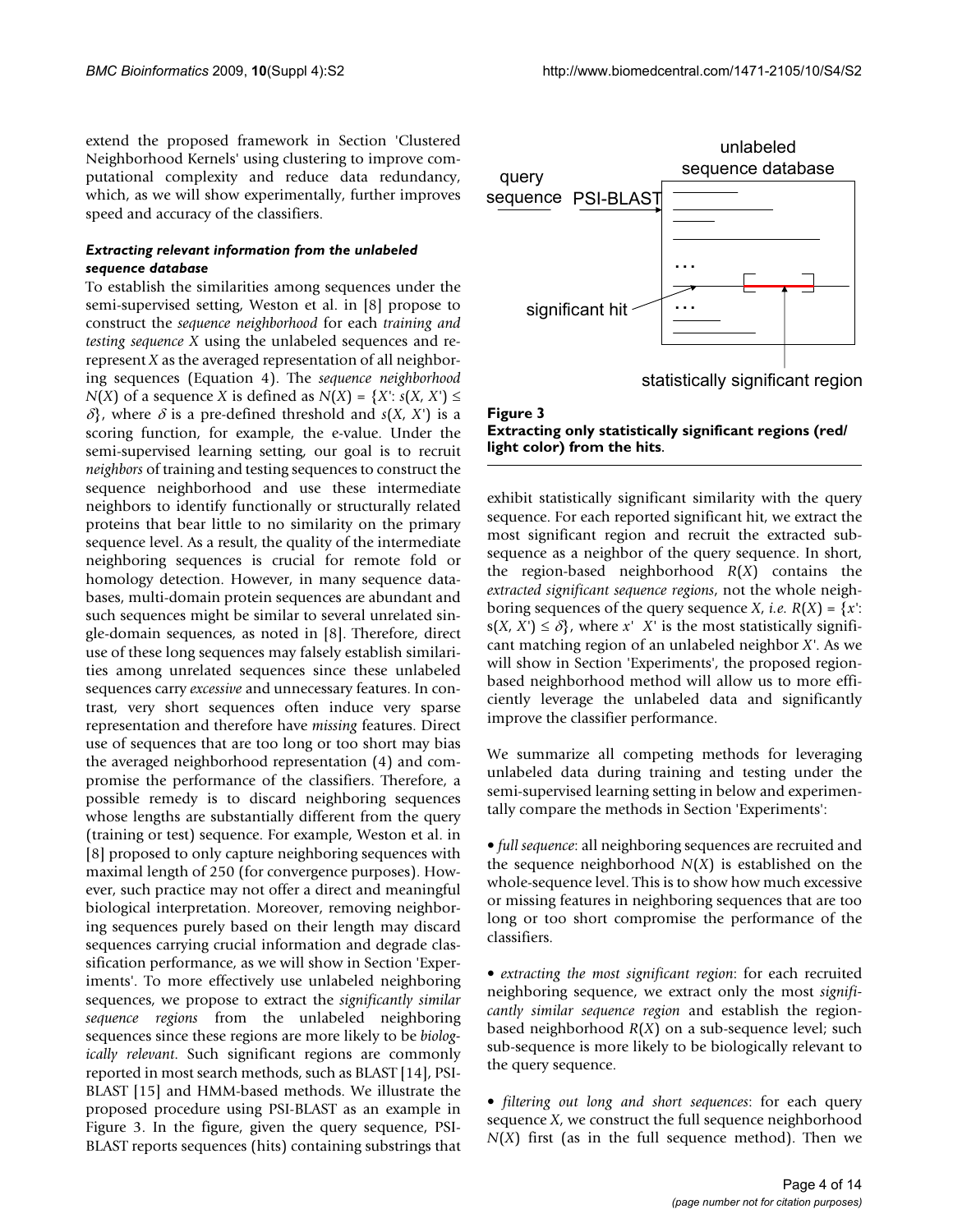remove all neighboring sequences  $X' \in N(X)$  if  $T_X > 2T_X$ 

or  $T_X < \frac{T_X}{2}$ , where  $T_X$  is the length of sequence *X*. In essence, this method may alleviate the effect of the excessive and missing features in the full sequence method by discarding the sequences whose length fall on the tails of the length histogram.

• *maximal length of 250*: proposed by Weston et al. in [8]; for each sequence, we first construct full sequence neighborhood *N*(*X*), then we remove all neighboring sequences  $X' \in N(X)$  if  $T_X > 250$ .

#### *Clustered neighborhood kernels*

The smoothing operation in Equation 4 is susceptible to overly represented neighbors in the unlabeled data set since if we append many replicated copies of a neighbor sequence to *N*(*X*), the neighbor set of *X*, the computed average will be biased towards such sequence. Large uncurated sequence databases usually contain abundant duplicated sequences. For example, some sequences in Swiss-Prot have the so-called *secondary accession numbers*. Such sequences can be easily identified and removed. However, two other types of duplication that are harder to identify are the sequences that are nearly identical and the sequences that contain substrings sharing high sequence similarity and are significant hits to the query sequence. Such sequences also may bias the estimate of the averaged representation and compromise the performance of the classifiers. Consequently, pre-processing the data prior to kernel computations is necessary to remove such bias and improve performance.

In this study we propose the *clustered neighborhood kernels*. Clustered neighborhood kernels further simplify the region neighborhood *R*(*X*) to obtain a reduced region neighborhood  $R^*(X) \subset R(X)$  without duplicate or nearduplicate regions (*i.e*. with no pair of sequence regions in *R*\*(*X*) sharing more than a pre-defined sequence identity level). The simplification is accomplished by clustering the set *R*(*X*). We then define the *clustered region-based neighborhood kernel* between two sequences *X* and *Y* as:

$$
K'(X,Y) = \sum_{x \in R^*(X)} \sum_{y \in R^*(Y)} \frac{K(x,y)}{|R^*(X)||R^*(Y)|}.
$$

Clustering typically incurs quadratic complexity in the number of sequences [14,16]. Moreover, *pre-clustering* the unlabeled sequence database may result in loss of neighboring sequences, which in turn may cause degradation of classifier performance, as we will discuss in Section 'Discussion on clustered neighborhood'. As a result, though clustering the union of all neighbor sets or the unlabeled dataset may appear to be more desirable, to ensure that we recruit all neighbors and to alleviate computational burden, we propose to *post-cluster* each reported neighbor set *one at a time*. For example, the union of all neighbor sets induced by the NR unlabeled database for the remote homology task contains 129, 646 sequences, while the average size of the neighbor sets is only 115. Clustering each reported neighbor set individually leads to significant savings in running time, especially when coupled with kernel methods that are computationally expensive, as we will illustrate experimentally in Section 'Discussion on clustered neighborhood'.

## *Experiments*

We perform the remote fold and remote homology detection experiments under the SCOP [17] (Structural Classification of Proteins) classification. Proteins in the SCOP dataset are placed in a tree hierarchy: class, fold, superfamily and family, from root to leaf as illustrated in Figure 4. Proteins in the same superfamily are very likely to be evolutionarily related; on the other hand, proteins in the same fold share structural similarity but are not necessarily homologous. For *remote homology detection* under the semi-supervised setting we use the standard SCOP 1.59 data set, published in [8]. The data set contains 54 *binary* classification problems, each simulating the remote homology detection problem by training on a subset of families under the target superfamily and testing the superfamily classifier on the remaining (held out) families. For the *remote fold prediction* task we use the standard SCOP 1.65 data set from [12]. The data set contains 26 folds (26-way *multi-class* classification problem), 303 superfamilies and 652 families for training with 46 superfamilies completely held out for testing to simulate the *remote* fold recognition setting.

To perform experiments under the *semi-supervised* setting, we use three unlabeled sequence databases, some containing abundant multi-domain protein sequences and duplicated or overly represented (sub-)sequences. The three databases are PDB [18] (as of Dec. 2007, 17,232 sequences), Swiss-Prot [19] (we use the same version as the one used in [8] for comparative analysis of performance; 101,602 sequences), and the *non-redundant* (NR) sequence database (534,936 sequences). To adhere to the true semi-supervised setting, we remove *all sequences in the unlabeled data sets identical to any test sequences*.

To construct the sequence neighborhood of *X*, we perform two PSI-BLAST iterations on the unlabeled database with *X* as the query sequence and recruit all sequences with evalues  $\leq$  .05. These sequences now form the neighborhood *N*(*X*) at the full sequence level. Next for each neighboring sequence, we extract the most significant region (lowest e-value) to form the sub-sequence (region) neighborhood *R*(*X*). Finally, we cluster *R*(*X*) at 70% sequence identity level using an existing package, *cd-hit* [16], and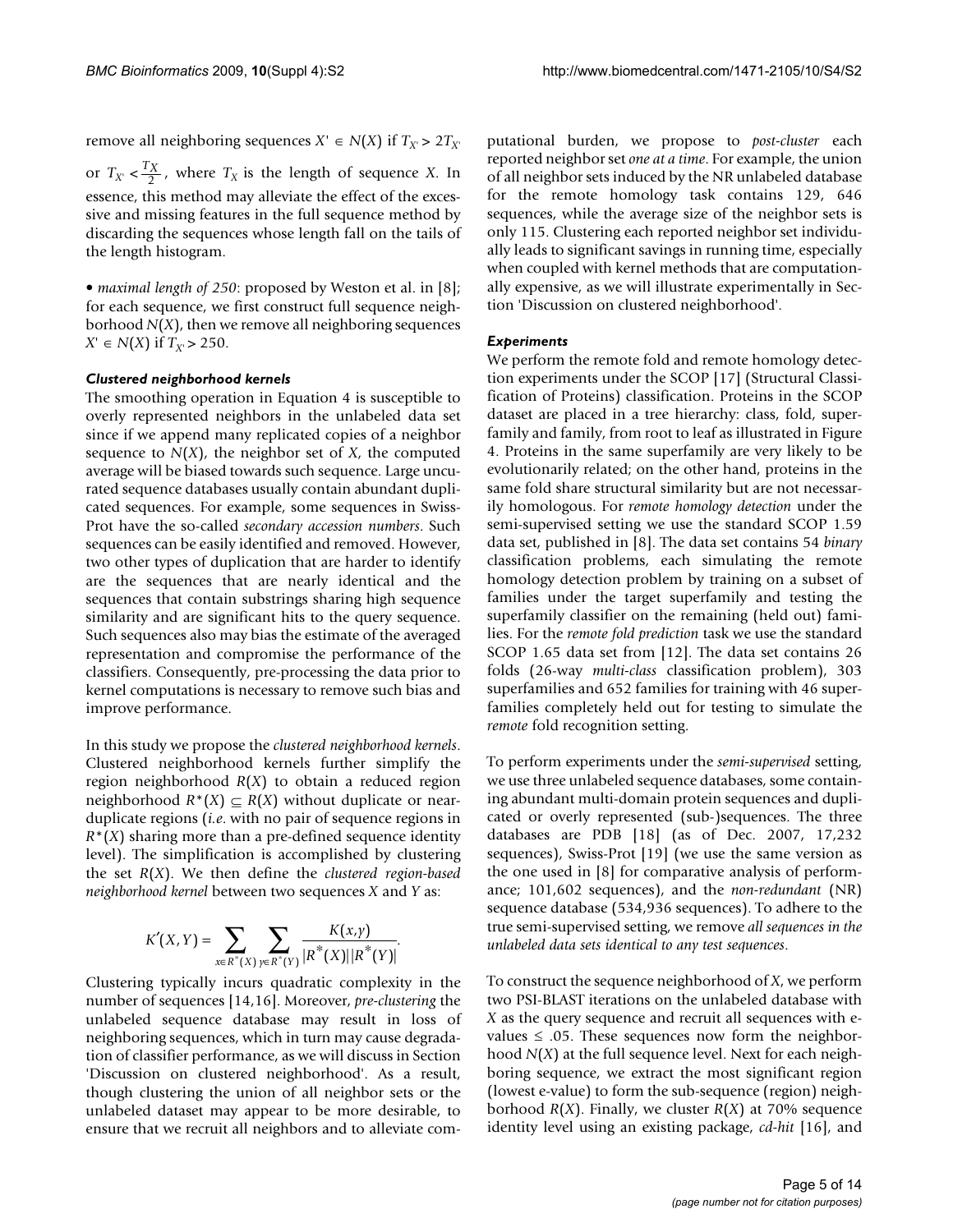

form the *clustered region neighborhood R*\*(*X*) using the representatives. The region-based neighborhood kernel then can be obtained using the smoothed representations (Equation 4) by substituting  $N(X)$  with  $R(X)$  or  $R^*(X)$ . We evaluate our methods using the spatial sample and the mismatch representations (Sections 'The spectrum kernel family' and 'The Sparse Spatial Sample Features').

In all experiments, we normalize the kernel values *K*(*X*, *Y*) using  $K'(X,Y) = \frac{K(X,Y)}{\sqrt{K(X,X)K(Y,Y)}}$  to remove the dependency between the kernel value and the sequence length. We use sequence neighborhood smoothing in Equation 4, as in [8], under both the spatial sample and mismatch representations. To perform our experiments, we use an existing SVM implementation from a standard machine

learning package SPIDER [20] with default parameters.

For the sparse spatial sample kernel, we use triple(1,3) (*k* = 1, *t* = 3 and *d* = 3), *i.e*. features are *triples* of monomers, and for the mismatch kernel, we use mismatch(5,1) (*k* = 5, and *m* = 1) and mismatch(5,2) kernels. To facilitate large-scale experiments with relaxed mismatch constraints and large unlabeled datasets, we use the algorithms proposed by Kuksa et al. in [21].

For the *remote homology* (superfamily) detection task, we evaluate all methods using the *Receiver Operating Characteristic* (ROC) and ROC50 [22] scores. The ROC50 score is the (normalized) area under the ROC curve computed for up to 50 false positives. With a small number of positive test sequences and a large number of negative test sequences, the ROC50 score is typically more indicative of the prediction accuracy of a homology detection method. Higher ROC/ROC50 scores suggest better discriminative power of the classifier.

For the *remote fold recognition* task, we adopt the standard proposed by Melvin et al. in [12] and use 0–1 and balanced error rates as well as the F1 scores  $(F1 = 2pr/(p + r))$ , where  $p$  is the precision and  $r$  is the recall) to evaluate the performance of the methods (lower error rates and/or higher F1 scores suggest better discriminative power of the multi-class classifier). Unlike the remote homology (superfamily) detection task, which was formulated as a *binary* classification problem, the remote fold detection task was formulated as a *multi-class* classification problem; currently, there is no clear way of evaluating such classification problem using the ROC scores. Data and source code are available at the supplementary website [23].

# *Remote homology (superfamily) detection experiments*

In this section, we compare the results obtained using region-based and full sequence methods on the task of *superfamily (remote homology) detection*. We first present the results obtained using the spatial SSSK kernels (Section 'The Sparse Spatial Sample Features').

# *Experimental results with the triple(1,3) kernel*

In the upper panel of Figure 5, we show the ROC50 plots of all four competing methods, *with post-clustering*, using the triple(1,3) kernel on different unlabeled sequence databases (PDB, Swiss-Prot, and NR). In each figure, the horizontal axis corresponds to a ROC50 score, and the vertical axis denotes the number of experiments, out of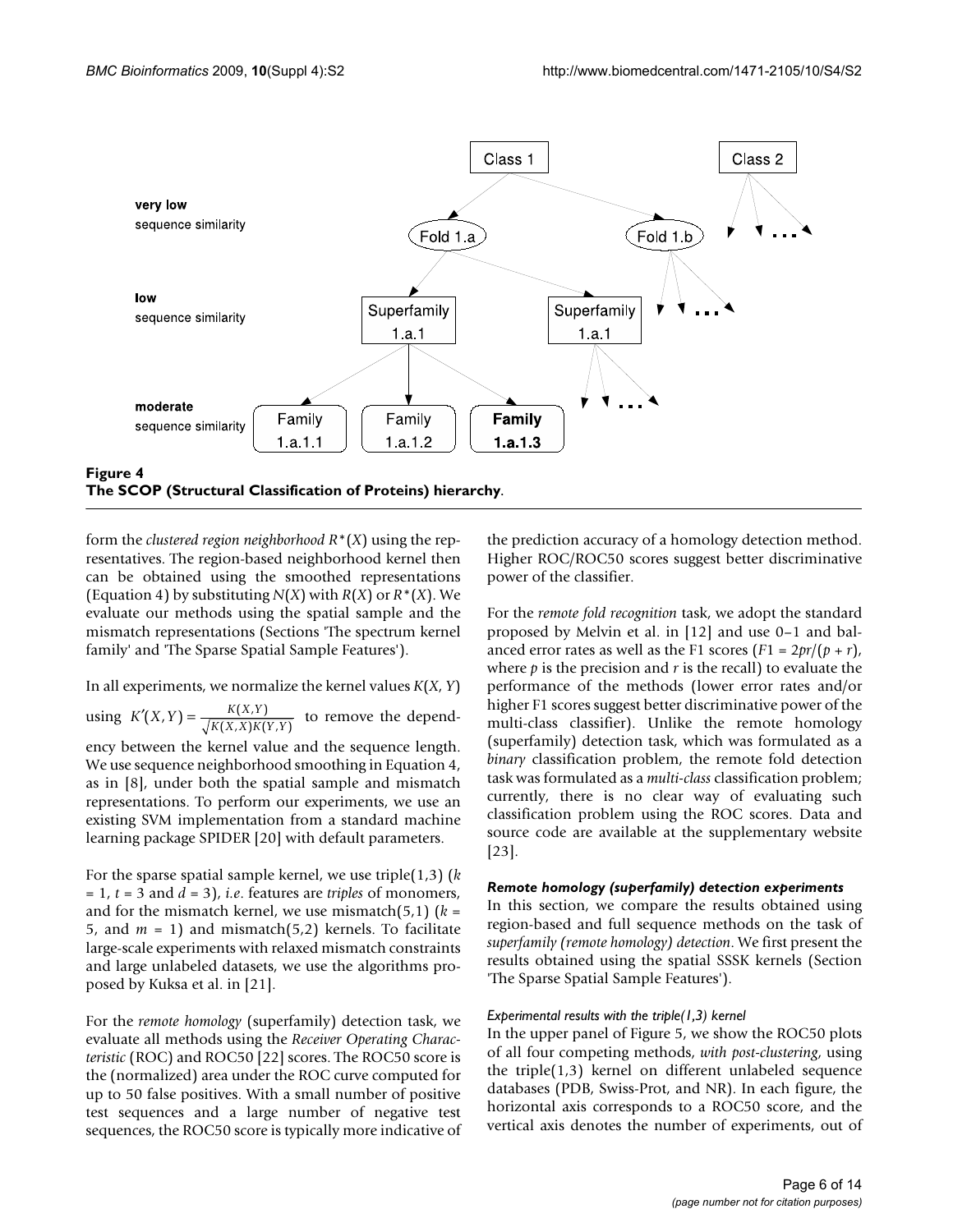

**ROC50 plots of four competing methods using the triple-(1,3) and mismatch-(5,1) kernels with PDB, Swiss-Prot and NR as unlabeled databases for remote homology prediction**.

54, with equal or higher ROC50 score (an ideal method will result in a horizontal line with *y*-coordinate corresponding to the total number of experiments). In all cases, we observe the ROC50 curves of the *region-based* method (lines with '+' signs) show strong dominance over those of other methods that use full sequences. Furthermore, as we observe in Figures 5(a) and 5(b), discarding sequences based on the sequence length (the two colored dashed and dashed-dotted lines) degrades the performance of the classifiers compared to the baseline (full sequence) method (solid lines). This suggests that longer unlabeled sequences carrying crucial information for inferring the class labels of the test sequences are discarded.

We summarize performance measures (average ROC and ROC50 scores) for all competing methods in Table 1 (with and without post-clustering). For each method, we also report the p-value of the Wilcoxon Signed-Rank test on the ROC50 scores against the *full sequence* (baseline) method. The *region-based* method strongly outperforms other competing methods that use full sequences and consistently shows statistically significant improvements over the baseline full-sequence method, while the other two methods suggest no strong evidence of improvement.

We also note that clustering significantly improves the performance of the full sequence method (p-value < .05 in all unlabeled datasets) and offers noticeable improvements for the region-based method on larger datasets (*e.g*. NR). Clustering also results in substantial reduction in running times, as we will show in Section 'Discussion on clustered neighborhood'.

# *Experimental results on remote homology detection with the mismatch(5,1) kernel*

In the lower panel of Figure 5, we show the ROC plots of all four competing methods, *with post-clustering*, using the mismatch(5,1) kernel on different unlabeled sequence databases (PDB, Swiss-Prot, NR). We observe that the ROC50 curves of the *region-based* method show strong dominance over those of other competing methods that use full sequences. In Figures  $5(e)$  and  $5(f)$  we again observe the effect of filtering out unlabeled sequences based on the sequence length: longer unlabeled sequences carrying crucial information for inferring the label of the test sequences are discarded and therefore the performance of the classifiers is compromised. Table 2 compares performance of region-based and full-sequence methods using mismatch(5,1) kernel (with and without post-clus-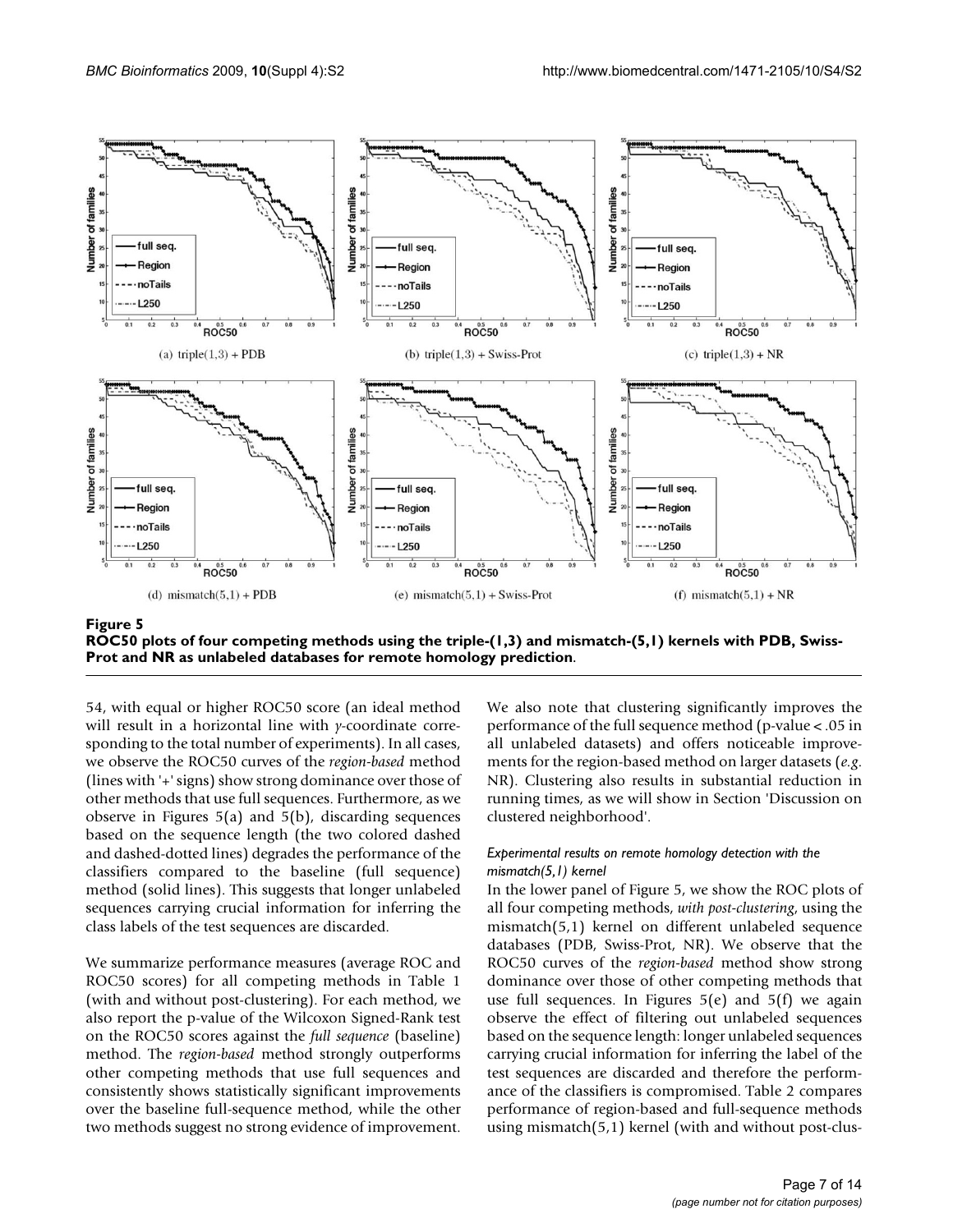|                        |            | neighborhood (no clustering) |            |            | clustered neighborhood |                              |  |
|------------------------|------------|------------------------------|------------|------------|------------------------|------------------------------|--|
| dataset                | <b>ROC</b> | ROC50                        | p-value    | <b>ROC</b> | ROC50                  | p-value                      |  |
| <b>PDB</b>             |            |                              |            |            |                        |                              |  |
| full sequence          | .9476      | .7582                        |            | .9515      | .7633                  | $\qquad \qquad \blacksquare$ |  |
| region                 | .9708      | .8265                        | .0069      | .9716      | .8246                  | .0045                        |  |
| no tails (full seq.)   | .9443      | .7522                        | .5401      | .9472      | .7559                  | .5324                        |  |
| max length (full seq.) | .9471      | .7497                        | .4407      | .9536      | .7584                  | .5468                        |  |
| Swiss-Prot             |            |                              |            |            |                        |                              |  |
| full sequence          | .9245      | .6908                        |            | .9464      | .7474                  |                              |  |
| region                 | .9752      | .8556                        | 2.46e-04   | .9732      | .8605                  | $I.5e-03$                    |  |
| no tails (full seq.)   | .9361      | .6938                        | .8621      | .9395      | .7160                  | .6259                        |  |
| max length (full seq.) | .9300      | .6514                        | .2589      | .9348      | .6817                  | .1369                        |  |
| <b>NR</b>              |            |                              |            |            |                        |                              |  |
| full sequence          | .9419      | .7328                        |            | .9556      | .7566                  |                              |  |
| region                 | .9824      | .8861                        | $1.08e-05$ | .9861      | .8944                  | $2.2e-05$                    |  |
| no tails (full seq.)   | .9575      | .7438                        | .6640      | .9602      | .7486                  | .8507                        |  |
| max length (full seq.) | .9513      | .7401                        | .8656      | .9528      | .7595                  | .8696                        |  |

**Table 1: Experimental results on the remote homology detection task for all competing methods using the triple(1,3) kernel.**

\* p-value: signed-rank test on ROC50 scores against *full sequence* in the corresponding setting

tering) on the remote homology task. The *region-based* method again shows statistically significant improvement compared to the full sequence and other methods. Interestingly, using Swiss-Prot as an unlabeled database, we observe that filtering out the sequences with length > 250 *degrades* the performance significantly. Similar to the triple kernel, we also observe significant improvements for the *full sequence* method with clustered neighborhood on larger datasets.

# *Multi-class remote fold recognition experiments*

In the remote fold recognition setting, the classifiers are trained on a number of superfamilies under the fold of interest and tested on unseen superfamilies. The task is also made harder by switching from the *binary* setting in the remote homology task in Section 'Remote homology (superfamily) detection experiments' to the *multi-class* setting. We adopt the simple one-vs-all scheme used by Kuksa et al. in [24]: let *Y* be the output space, we estimate |*Y*| binary classifiers and given a sequence *x* we predict the class  $\hat{y}$  using equation 7, where  $f_y$  denotes the classifier built for class  $y \in Y$ .

$$
\hat{\gamma} = \arg\max_{\gamma \in Y} f_{\gamma}(x),
$$

In Table 3 we compare the classification performance (0–1 and balanced error rates as well as F1 scores) on the multi-class remote fold recognition task of the regionbased and the full-sequence methods using the triple(1,3) kernel with post-clustering. Under the top-*n* error cost function, a classification is considered correct if  $f_{\nu}(x)$  has rank, obtained by sorting all prediction confidences in non-increasing order, at most *n* and *y* is the true class of *x*. On the other hand, under the balanced error cost function, the penalty of mis-classifying one sequence is inversely proportional to the number of test sequences in the target class (i.e. mis-classifying a sequence from a class with a small number of examples results in a higher penalty compared to that of mis-classifying a sequence from a large, well represented class). From the table we observe that in all instances, the region-based method demonstrates significant improvement over the baseline (full sequence) method (e.g. top-1 error reduces from 50.8% to 36.8% by using regions) whereas filtering sequences based on the length show either no clear improvement or noticeable degradation in performance.

Table 4 summarizes the performance measures for all competing methods on multi-class remote fold prediction task using the mismatch(5,1) kernel with post-clustering. We again observe that region-based methods clearly outperform all other competing methods (e.g. top-1 error reduces from 50.5% to 44.8% using regions).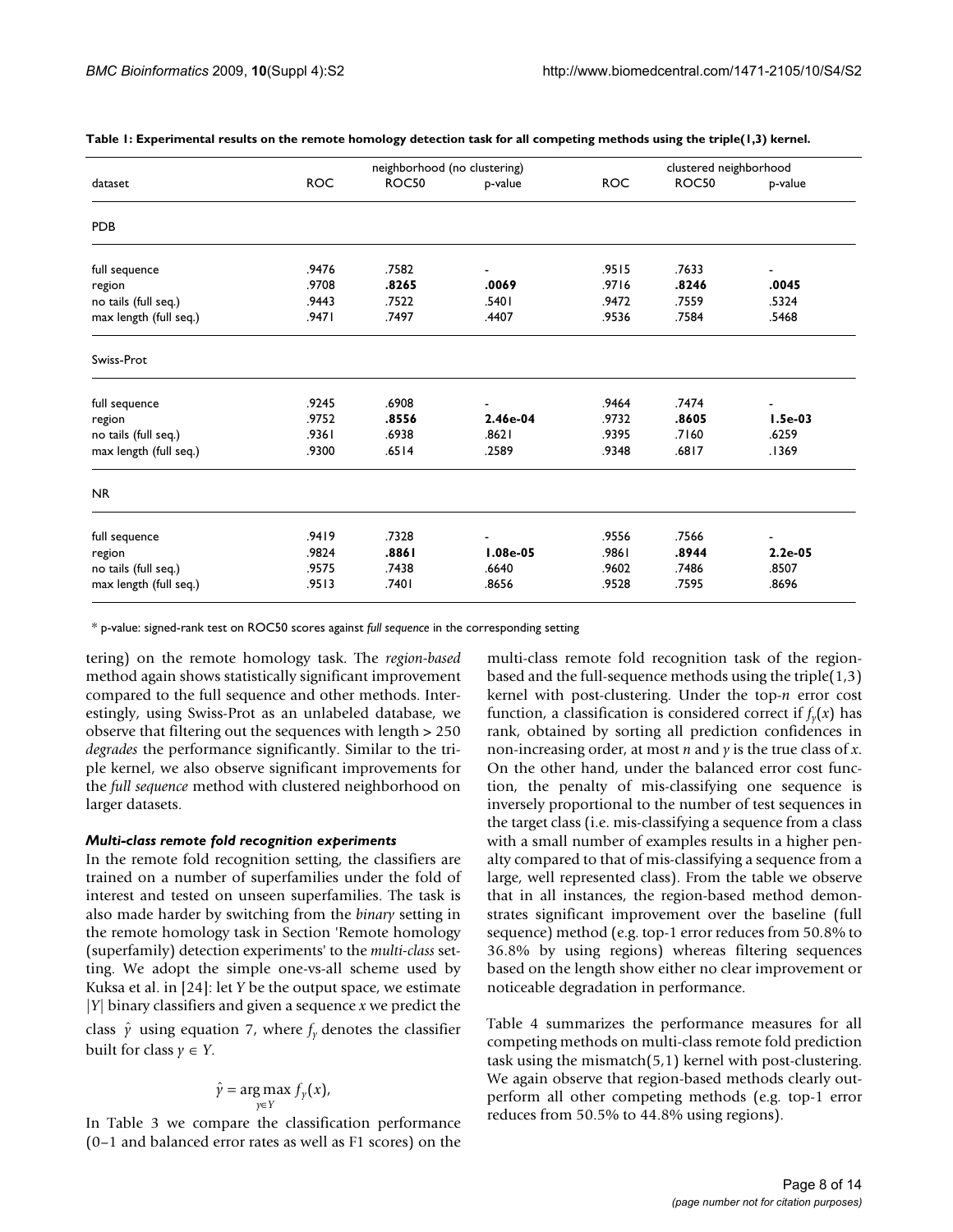|                        |            | neighborhood (no clustering) |           |            | clustered neighborhood |                |
|------------------------|------------|------------------------------|-----------|------------|------------------------|----------------|
| dataset                | <b>ROC</b> | ROC50                        | p-value   | <b>ROC</b> | ROC50                  | p-value        |
| <b>PDB</b>             |            |                              |           |            |                        |                |
| full sequence          | .9389      | .7203                        |           | .9414      | .7230                  | $\blacksquare$ |
| region                 | .9698      | .8048                        | .0075     | .9705      | .8038                  | .0020          |
| no tails (full seq.)   | .9379      | .7287                        | .9390     | .9378      | .7301                  | .7605          |
| max length (full seq.) | .9457      | .7359                        | .4725     | .9526      | ا 749.                 | .3817          |
| Swiss-Prot             |            |                              |           |            |                        |                |
| full sequence          | .9253      | .6685                        |           | .9378      | .7258                  | $\frac{1}{2}$  |
| region                 | .9757      | .8280                        | .0060     | .9773      | .8414                  | .0108          |
| no tails (full seq.)   | .9290      | .6750                        | .9813     | .9344      | .6874                  | .5600          |
| max length (full seq.) | .9185      | .6094                        | .1436     | .9223      | .6201                  | .0279          |
| <b>NR</b>              |            |                              |           |            |                        |                |
| full sequence          | .9475      | .7233                        |           | .9544      | .7510                  |                |
| region                 | .9837      | .8824                        | $1.7e-04$ | .9874      | .8885                  | $1.2e-04$      |
| no tails (full seq.)   | .9554      | .7083                        | .7930     | .9584      | .7211                  | .7501          |
| max length (full seq.) | .9508      | .7421                        | .7578     | .9518      | .7613                  | .9387          |

|  |  |  | Table 2: Experimental results for all competing methods on the remote homology detection task using the mismatch(5,1) kernel. |
|--|--|--|-------------------------------------------------------------------------------------------------------------------------------|
|--|--|--|-------------------------------------------------------------------------------------------------------------------------------|

\* p-value: signed-rank test on ROC50 scores against *full sequence* in the corresponding setting

In Table 5, we compare the performance of all competing methods with and without clustering, using the mismatch(5,2) similarity measure for the remote fold recognition task (we use relaxed matching [21] (*m* = 2) since mismatch(5,1) measure is too stringent to evaluate similarity in the case of very low sequence identities at the fold level). As we can see from Table 5, relaxed matching for the mismatch kernel  $(m = 2)$  further improves accuracy (compare with Table 4) with region-based method (e.g. region-based method results in a top-1 error of 40.88% compared to 50.16% of the baseline). Sequence neighborhood clustering also substantially improves the classification accuracy in most of the cases.

#### *Comparison with other state-of-the-art methods*

In Table 6, we compare *remote homology detection* performance our proposed methods on two string kernels (triple and mismatch) against the profile kernel, the state-of-theart method for remote homology (superfamily) detection. We use the code provided in [10] to construct the profile kernels. We also control the experiments by strictly adhering to the semi-supervised setting to avoid giving advantage to any method. For each unlabeled data set, we highlight the methods with the best ROC and ROC50 scores. In almost all cases, the *region-based* method with clustered neighborhood demonstrates the best performance. Moreover, the ROC50 scores of the triple and mismatch kernels strongly outperform those of the profile kernel. We note that previous studies [7,8] suggest that the profile kernel outperforms the mismatch neighborhood kernel. However, we want to point out that the profile ker-

#### **Table 3: Multi-class remote fold recognition using the triple(1,3) kernel**

| Method                  | Error | Top-5 Error | <b>Balanced Error</b> | Top-5 Balanced Error | FΙ    | Top-5 FI |
|-------------------------|-------|-------------|-----------------------|----------------------|-------|----------|
| full sequence           | 50.81 | 17.92       | 71.95                 | 27.80                | 28.92 | 73.93    |
| region                  | 36.81 | 10.91       | 52.58                 | 20.07                | 49.69 | 81.26    |
| no tails (full seq.)    | 48.21 | 19.71       | 70.42                 | 33.37                | 30.91 | 73.39    |
| max. length (full seq.) | 51.63 | 23.13       | 76.96                 | 39.21                | 26.85 | 66.99    |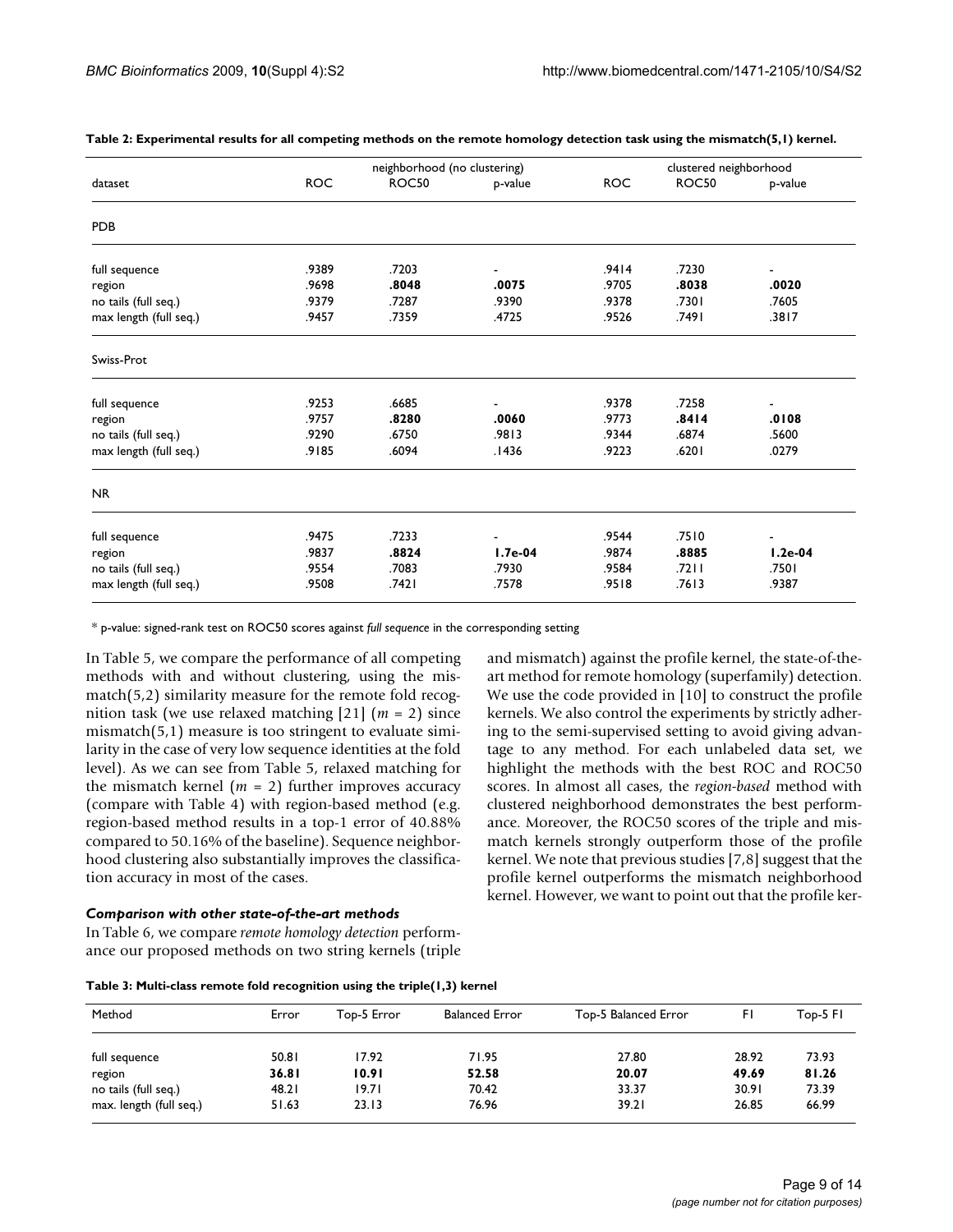| Method                  | Error | Top-5 Error | <b>Balanced Error</b> | Top-5 Balanced Error | FI    | Top-5 FI |
|-------------------------|-------|-------------|-----------------------|----------------------|-------|----------|
|                         |       |             |                       |                      |       |          |
| full sequence           | 50.49 | 22.31       | 76.44                 | 38.61                | 24.96 | 65.58    |
| region                  | 44.79 | 13.36       | 67.26                 | 25.40                | 33.17 | 77.45    |
| no tails (full seq.)    | 51.79 | 20.85       | 79.66                 | 35.72                | 22.72 | 66.68    |
| max. length (full seq.) | 56.03 | 26.06       | 86.68                 | 47.05                | 15.04 | 58.36    |

**Table 4: Multi-class remote fold recognition performance using the mismatch(5,1) kernel**

#### **Table 5: Multi-class remote fold recognition using the mismatch(5,2) kernel**

| Method                  | Error | Top-5 Error | <b>Balanced Error</b> | Top-5 Balanced Error | FI.   | Top-5 FI |
|-------------------------|-------|-------------|-----------------------|----------------------|-------|----------|
| Without clustering      |       |             |                       |                      |       |          |
| full seq.               | 50.16 | 21.82       | 67.17                 | 32.55                | 37.43 | 71.40    |
| region                  | 42.83 | 13.68       | 61.43                 | 22.63                | 40.36 | 79.19    |
| no tails (full seq.)    | 50.16 | 21.82       | 71.81                 | 32.59                | 30.17 | 69.12    |
| max. length (full seq.) | 52.44 | 24.43       | 77.31                 | 39.17                | 23.98 | 65.22    |
| With clustering         |       |             |                       |                      |       |          |
| full seq.               | 50.33 | 19.71       | 70.04                 | 27.21                | 32.10 | 75.03    |
| region                  | 40.88 | 13.68       | 57.86                 | 22.82                | 47.54 | 79.03    |
| no tails (full seq.)    | 48.37 | 20.68       | 69.83                 | 32.27                | 31.48 | 70.03    |
| max. length (full seq.) | 52.44 | 23.29       | 77.05                 | 36.52                | 26.84 | 68.02    |

**Table 6: Comparison of performance against the state-of-the-art methods for remote homology detection**

|                                     | <b>PDB</b> |                   | Swiss-Prot |                   | NR.        |       |
|-------------------------------------|------------|-------------------|------------|-------------------|------------|-------|
|                                     | <b>ROC</b> | ROC <sub>50</sub> | <b>ROC</b> | ROC <sub>50</sub> | <b>ROC</b> | ROC50 |
| triple $(1,3)$ , full seq.          | .9475      | .7582             | .9245      | .6908             | .9419      | .7327 |
| triple $(1,3)$ , region             | .9708      | .8265             | .9752      | .8556             | .9824      | .8861 |
| triple $(1,3)$ , region, clustering | .9716      | .8246             | .9732      | .8605             | .9861      | .8944 |
| mismatch(5,1), full seq.            | .9389      | .7203             | .9253      | .6685             | .9423      | .7233 |
| $mismatch(5,1)$ , region            | .9698      | .8048             | .9757      | .8280             | .9837      | .8824 |
| mismatch(5,1), region, clustering   | .9705      | .8038             | .9773      | .8414             | .9874      | .8885 |
| profile(5,7.5)                      | .9511      | .7205             | .9709      | .7914             | .9734      | .8151 |

nel constructs profiles using smaller matching segments, not the whole sequence. Therefore, a direct comparison between profile and the original neighborhood mismatch kernels [8] may give the profile kernel a slight advantage, as we have clearly shown by the full sequence (whole sequence) method in Section 'Experimental results on remote homology detection with the mismatch(5,1) kernel'. Previous results for the mismatch neighborhood kernels, though promising, show a substantial performance gap when compared to those of the profile kernels. Moreover, as shown in [7], to improve the accuracy of the profile kernels, one needs to increase the computationally demanding PSI-BLAST iterations. Using the *region-based neighborhood* with only 2 PSI-BLAST iterations both mismatch and spatial neighborhood kernels achieve results better than profile kernels with 5 PSI-BLAST iterations [7]. In this study, we bridge the performance gap between the profile and mismatch neighborhood kernels and show that by establishing the sub-sequence (region) neighborhood, the mismatch neighborhood kernel outperforms the profile kernel.

In Table 7, we compare our proposed methods for *multiclass remote fold recognition* using two string kernels (triple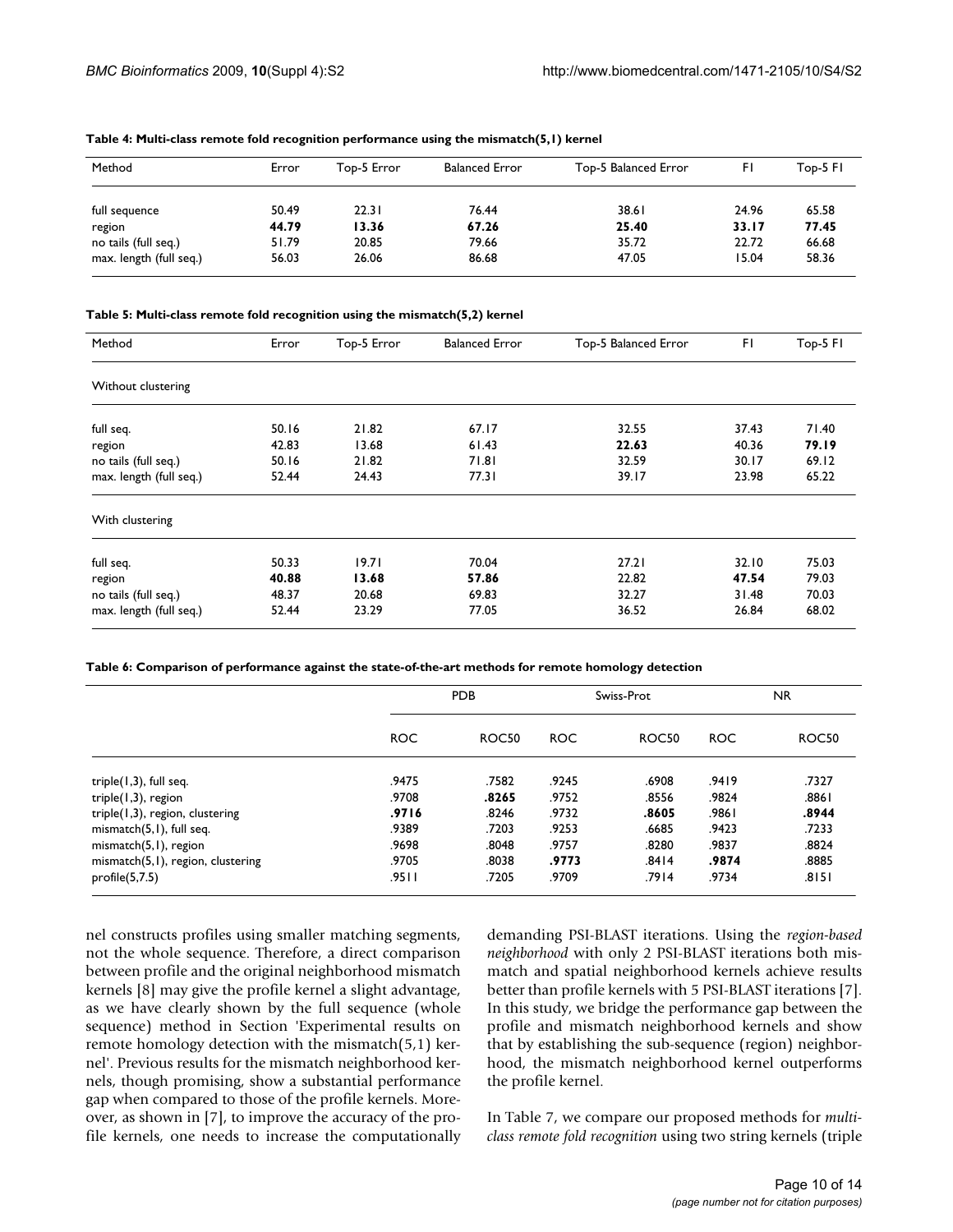and mismatch) against the state-of-the-art profile kernel method. All semi-supervised learning methods are accomplished with 2 PSI-BLAST iterations using non-redundant unlabeled data set (NR); all sequences that are identical to any test sequences are removed. We again observe that region-based method, especially when coupled with the spatial (triple) kernel, significantly outperform the profile kernel.

In Figures 6 and 7, we compare ranking quality on the *multi-class remote fold recognition* task for region-based and full sequence-based methods using the 0–1 top-*n* error and the top-*n* balanced error curves. The region-based methods clearly show strong dominance in ranking quality over the baseline (full sequence) methods and the profile kernel for small values of *n*.

# **Discussion**

We further discuss the benefits of extracting only statistically significant regions from the neighboring sequences in Section 'Motivation for region extraction' and elaborate on the role of post-clustering in Section 'Discussion on clustered neighborhood'.

# *Motivation for region extraction*

Figure 8 illustrates the benefit of extracting only statistically significant regions from the unlabeled sequences. In the figure, colors indicate membership: yellow (shaded) represents the positive class and green (pattern) the negative class. The arcs indicate (possibly weak) similarity induced by shared features (black boxes) and absence of arcs indicates no similarity. Sequences sharing statistically significant similarity are more likely to be evolutionarily/ structurally related and therefore to belong to the same superfamily/fold. The goal is to infer membership of the test (unshaded) sequences via the unlabeled sequence (middle). As can be seen from the figure, the positive training and test sequences share no features and therefore no similarity; however, the unlabeled sequence shares some features with both sequences in the reported region, which is very likely to be biologically or structurally related to both positive sequences. Via this unlabeled sequence, the similarity between the two positive sequences is established. In contrast, if the whole unlabeled sequence is recruited as a neighbor, the similarity between the positive training and negative test sequences will be falsely established by the irrelevant regions, resulting in poor classifier performance.

One example in the SCOP 1.59 dataset that demonstrates this behavior is the target family *EGF-type module* under the *EGF/Laminin* superfamily, *Knottins* fold and *small proteins* class. In the experiment, we observe an unlabeled sequence in Swiss-Prot (ID O62059) sharing statistically significant similarity to the positive training, positive test, and negative test sequences. The class and fold pairs observed in similar negative test sequences are (*all beta*, *Immunoglobulin-like beta sandwich*), (*alpha+beta*, *C-type lectin-like*), and (*small proteins*, *complement control module/SCR domain*). Swiss-Prot annotation states that this protein sequences contain the *C-type lectin*, *Immunoglobulin-like Vtype*, *link* and *sushi (CCP/SCR)* domains. Without region extraction, the ROC50 scores are 0.3250 and 0.3292 under the triple and mismatch kernels. By establishing the neighborhood based on the extracted regions, the ROC50 scores improve to 0.9464 and 0.9664.

# *Discussion on clustered neighborhood*

In Section 'Clustered Neighborhood Kernels', we propose to *post-cluster* each sequences neighbor set *one at a time*, as opposed to *pre-clustering* the union of all neighbor sets or the whole unlabeled sequence database. In this section, we further illustrate the benefits of post-clustering: improvement in performance of classifiers as well as reduced storage and running time for classification.

We first show the difference between pre- and post-clustering using the PDB database under the remote homology detection task. For *pre-clustering*, we cluster the whole PDB database at 70% sequence identity level to obtain PDB70. Then we perform 2 PSI-BLAST iterations on

|  | Table 7: Comparison with the state-of-the-art methods for multi-class remote fold recognition |  |  |
|--|-----------------------------------------------------------------------------------------------|--|--|
|--|-----------------------------------------------------------------------------------------------|--|--|

| Method                        | Error | Top-5 Error | <b>Balanced Error</b> | Top-5 Balanced Error | FI    | Top-5 FI                 |
|-------------------------------|-------|-------------|-----------------------|----------------------|-------|--------------------------|
| mismatch (full seq.)          | 50.49 | 22.31       | 76.44                 | 38.61                | 24.96 | 65.58                    |
| triple (full seq.)            | 50.81 | 17.92       | 71.95                 | 27.80                | 28.92 | 73.93                    |
| mismatch (region)             | 44.79 | 13.36       | 67.26                 | 25.40                | 33.17 | 77.45                    |
| triple (region)               | 36.81 | 10.91       | 52.58                 | 20.07                | 49.69 | 81.26                    |
| profile(5,7.5)                | 45.11 | 15.80       | 71.27                 | 31.55                | 32.34 | 75.68                    |
| $profile(5,7.5)$ <sup>+</sup> | 46.30 | 14.50       | 62.80                 | 23.50                | $\,$  | $\overline{\phantom{a}}$ |

†: directly quoted from [12]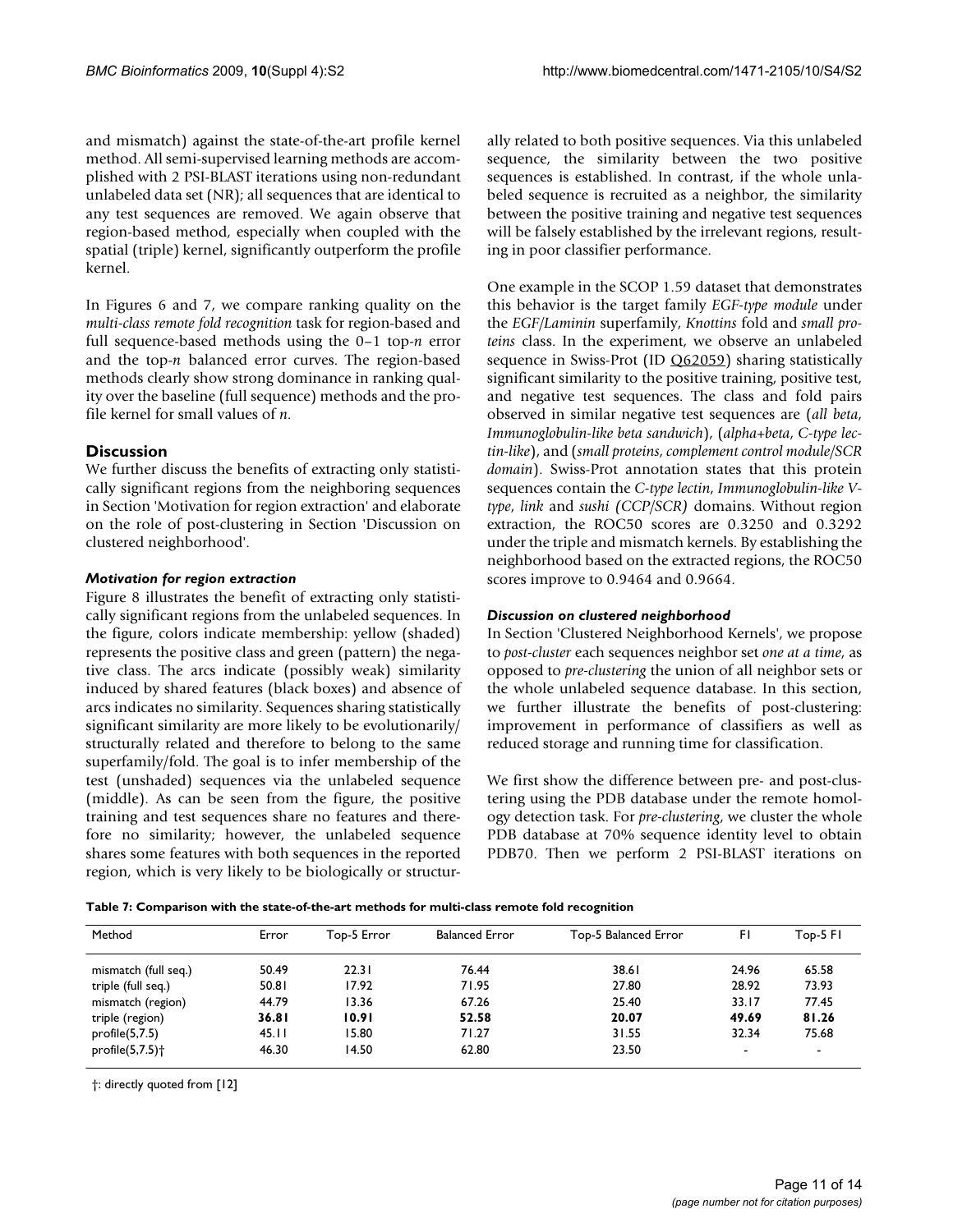

Figure 6 **Ranking quality (0–1 top-***n* **error rates) for the multiclass remote fold recognition task under the semisupervised setting**.

PDB70 to obtain the sequence neighborhood and extract the significant regions. In contrast, for *post-clustering*, we perform 2 PSI-BLAST iterations on the whole PDB database, extract the significant regions for each neighboring sequence and then cluster the extracted regions at 70% sequence identity level. For the triple(1,3) neighborhood kernel, the ROC-50 scores for pre-/post- clustering are .8122 and .8246 with a border-line significant p-value of .1248. For the mismatch(5,1) kernel, the ROC-50 scores for pre-/post-clustering are .7836 and .8038 with a significant p-value of .0853. Under the pre-clustering frame-



Figure 7

**Ranking quality (top-***n balanced* **error rates) for the multi-class remote fold recognition under semisupervised setting**.



work, the mean/median/max number of neighbors for each labeled sequence is 11/4/119 whereas under the post-clustering framework, the number of neighbors is 11/5/130; performing post-clustering in general slightly increases the number of neighbors for each labeled sequence. In fact, under the post-clustering framework, we scan the whole unlabeled sequence database to find the neighbors of a query sequence and recruit *all* neighboring sequences. Furthermore, during the later clustering stage, a neighboring sequence will be removed only if there is another similar sequence in the neighborhood, whereas under the pre-clustering framework, when a potential neighbor is removed and a representative chosen for the corresponding cluster, the representative might be too dissimilar to the query sequence and might not be recruited as a neighbor, which might result in worse performance as shown on PDB database. In addition to improving classification accuracy, performing clustering on the neighbor sets may also lead to substantial reduction in storage space and computational time. Our experimental data shown in Table 8 suggests that performing clustering reduces the neighborhood size by two fold on average, which in turn implies less computational resources for storage: under the discriminative kernel learning setting, we need to save the support vectors along with their corresponding neighbor sets. In Table 9, we show the experimental running time, in seconds, for computing the  $3,860 \times 3,860$  mismatch and triple kernel matrices for the fold recognition task. By extracting the significant regions of the neighboring sequences, the experimental running time has been reduced substantially compared to full sequence-based methods. Performing clustering on a per sequence neighborhood basis further reduces running time. The neighborhood size as well as the number of features also reduces substantially by using regions and post-clustering, as illustrated in Tables 9 and 8.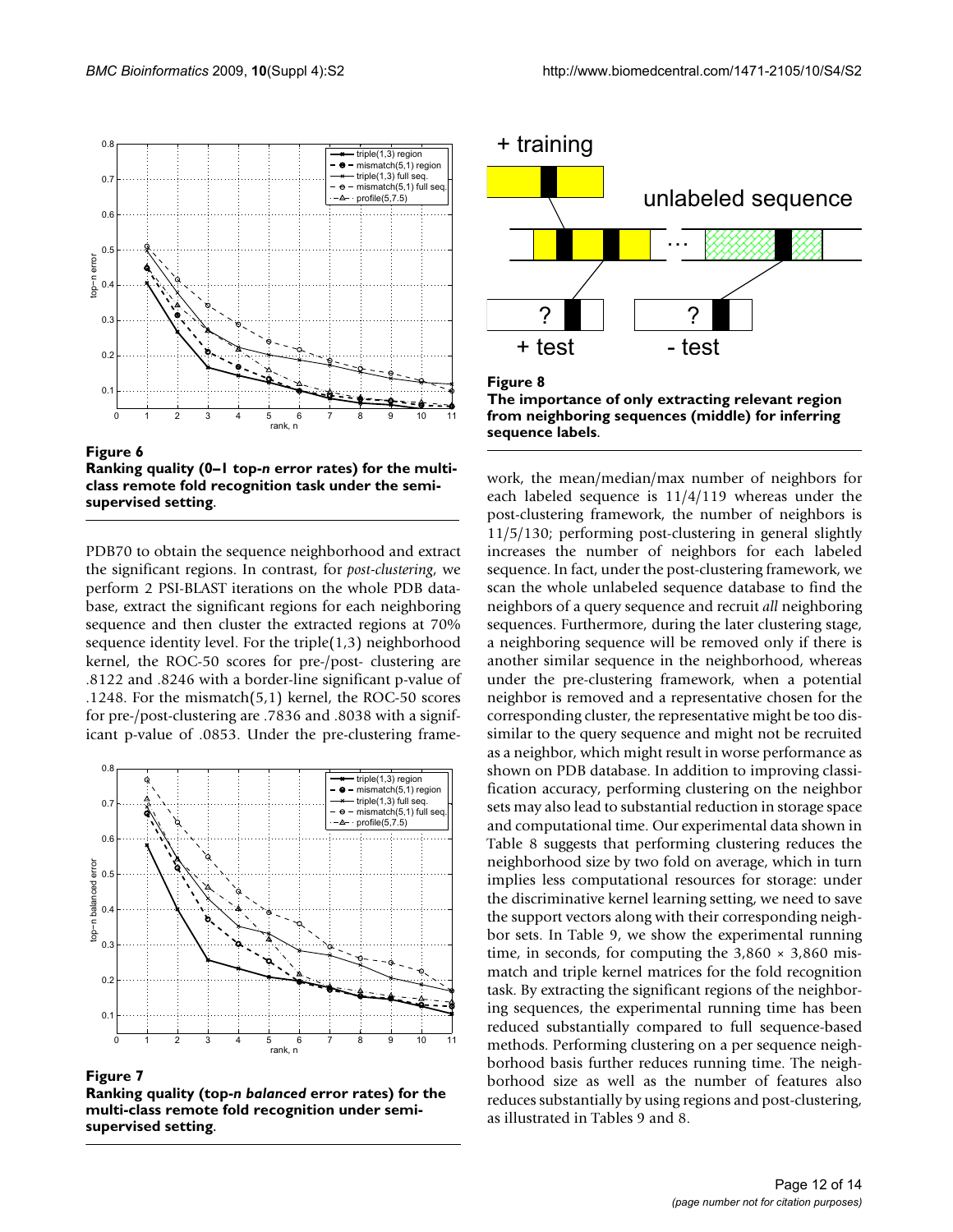| Method                  |               | <b>Without Clustering</b> | With Clustering |             |  |
|-------------------------|---------------|---------------------------|-----------------|-------------|--|
|                         | $#$ neighbors | # features                | $#$ neighbors   | # features  |  |
| full seq.               | 135/99/490    | 192,378,952               | 64/41/356       | 120,990,413 |  |
| region                  | 64/41/356     | 34,807,209                | 50/26/352       | 28,738,521  |  |
| no tails (full seq.)    | 75/17/402     | 57,575,176                | 23/11/325       | 29,649,870  |  |
| max. length (full seq.) | 70/16/431     | 39.915.003                | 22/12/279       | 14,634,511  |  |

**Table 8: The number of neighbors (mean/median/maximum) and the number of observed features with and without clustering for the remote fold recognition task**

**Table 9: Running time for kernel matrix computation (3860 × 3860), [s]**

| Method            | mismatch(5, l) | mismatch(5,2) | triple $(1,3)$ |
|-------------------|----------------|---------------|----------------|
| full seq.         | 12,084         | 13,593        | 153            |
| region            | 2,624          | 3,195         | 73             |
| region+clustering | 2,412          | 2.998         | 64             |

# **Conclusion**

We propose a systematic and biologically motivated computational approach for extracting relevant information from unlabeled sequence databases for the task of primary protein sequence classification using sequence kernels. We also propose the use of the clustered neighborhood kernels to improve the classifier performance and remove the kernel estimation bias caused by overly-represented sequences in large uncurated databases. Combined with two state-of-the-art string kernels (spatial and mismatch), our framework significantly improves accuracy and achieves the state-of-the-art prediction performance on semi-supervised protein remote fold recognition and remote homology detection. The improvements in performance accuracy are matched with significantly reduced computational running times. Just as one would need to cut and polish a gemstone to bring out its beauty, to take full advantage of the unlabeled neighboring sequences, one also needs to carefully extract only relevant regions that are more likely to be biologically or structurally related. The unlabeled sequences here resemble the unpolished gemstones; when used as-is, they may carry unnecessary features and hence compromise the classification accuracy but once cut and polished, they improve the accuracy of the classifiers considerably. Our approach can be directly extended to other challenging analysis tasks, such as clustering, functional prediction, or localization of protein sequences.

# **Competing interests**

The authors declare that they have no competing interests.

#### **Authors' contributions**

All authors contributed equally to this publication.

## **Acknowledgements**

This article has been published as part of *BMC Bioinformatics* Volume 10 Supplement 4, 2009: Proceedings of the IEEE International Conference on Bioinformatics and Biomedicine (BIBM) 2008. The full contents of the supplement are available online at [http://www.biomedcentral.com/1471-](http://www.biomedcentral.com/1471-2105/10?issue=S4) [2105/10?issue=S4](http://www.biomedcentral.com/1471-2105/10?issue=S4).

#### **References**

- Benson DA, Karsch-Mizrachi I, Lipman DJ, Ostell J, Wheeler DL: **GenBank.** *Nucl Acids Res* 2005, **33(suppl-1**D34-38 [\[http://](http://nar.oxfordjournals.org/cgi/content/abstract/33/suppl_1/D34) [nar.oxfordjournals.org/cgi/content/abstract/33/suppl\\_1/D34\]](http://nar.oxfordjournals.org/cgi/content/abstract/33/suppl_1/D34).
- 2. Bairoch A, Apweiler R, Wu CH, Barker WC, Boeckmann B, Ferro S, Gasteiger E, Huang H, Lopez R, Magrane M, Martin MJ, Natale DA, O'Donovan C, Redaschi N, Yeh LSL: **The Universal Protein Resource (UniProt).** *Nucl Acids Res* 2005, **33(suppl-1**D154-159 [[http://nar.oxfordjournals.org/cgi/content/full/35/suppl\\_1/D193\]](http://nar.oxfordjournals.org/cgi/content/full/35/suppl_1/D193).
- 3. Vapnik VN: *Statistical Learning Theory* 1998 [[http://www.wiley.com/](http://www.wiley.com/WileyCDA/WileyTitle/productCd-0471030031.html) [WileyCDA/WileyTitle/productCd-0471030031.html](http://www.wiley.com/WileyCDA/WileyTitle/productCd-0471030031.html)]. *Wiley-Interscience*
- 4. Jaakkola T, Diekhans M, Haussler D: **[A Discriminative Frame](http://www.ncbi.nlm.nih.gov/entrez/query.fcgi?cmd=Retrieve&db=PubMed&dopt=Abstract&list_uids=10890390)[work for Detecting Remote Protein Homologies.](http://www.ncbi.nlm.nih.gov/entrez/query.fcgi?cmd=Retrieve&db=PubMed&dopt=Abstract&list_uids=10890390)** *Journal of Computational Biology* 2000, **7:**95-114.
- 5. Leslie CS, Eskin E, Weston J, Noble WS: **Mismatch String Kernels for SVM Protein Classification.** *NIPS* 2002:1417-1424.
- 6. Eddy S: **[Profile hidden Markov models.](http://www.ncbi.nlm.nih.gov/entrez/query.fcgi?cmd=Retrieve&db=PubMed&dopt=Abstract&list_uids=9918945)** *Bioinformatics* 1998, **14(9**755-763 [[http://bioinformatics.oxfordjournals.org/cgi/content/](http://bioinformatics.oxfordjournals.org/cgi/content/abstract/14/9/755) [abstract/14/9/755\]](http://bioinformatics.oxfordjournals.org/cgi/content/abstract/14/9/755).
- 7. Kuang R, Ie E, Wang K, Wang K, Siddiqi M, Freund Y, Leslie C: **[Pro](http://www.ncbi.nlm.nih.gov/entrez/query.fcgi?cmd=Retrieve&db=PubMed&dopt=Abstract&list_uids=16108083)[file-based string kernels for remote homology detection and](http://www.ncbi.nlm.nih.gov/entrez/query.fcgi?cmd=Retrieve&db=PubMed&dopt=Abstract&list_uids=16108083) [motif extraction.](http://www.ncbi.nlm.nih.gov/entrez/query.fcgi?cmd=Retrieve&db=PubMed&dopt=Abstract&list_uids=16108083)** *J Bioinform Comput Biol* 2005, **3(3**527-550 [[http:/](http://www-users.cs.umn.edu/~kuang/paper/jbcb-profile-kernel.pdf) [/www-users.cs.umn.edu/~kuang/paper/jbcb-profile-kernel.pdf](http://www-users.cs.umn.edu/~kuang/paper/jbcb-profile-kernel.pdf)].
- 8. Weston J, Leslie C, Ie E, Zhou D, Elisseeff A, Noble WS: **[Semi](http://www.ncbi.nlm.nih.gov/entrez/query.fcgi?cmd=Retrieve&db=PubMed&dopt=Abstract&list_uids=15905279)[supervised protein classification using cluster kernels.](http://www.ncbi.nlm.nih.gov/entrez/query.fcgi?cmd=Retrieve&db=PubMed&dopt=Abstract&list_uids=15905279)** *Bioinformatics* 2005, **21(15**3241-3247 [\[http://bioinformatics.oxfordjour](http://bioinformatics.oxfordjournals.org/cgi/content/abstract/21/15/3241) [nals.org/cgi/content/abstract/21/15/3241](http://bioinformatics.oxfordjournals.org/cgi/content/abstract/21/15/3241)].
- 9. Leslie C, Kuang R: **Fast String Kernels using Inexact Matching for Protein Sequences.** *J Mach Learn Res* 2004, **5:**1435-1455 [[http:/](http://jmlr.csail.mit.edu/papers/volume5/leslie04a/leslie04a.pdf) [/jmlr.csail.mit.edu/papers/volume5/leslie04a/leslie04a.pdf](http://jmlr.csail.mit.edu/papers/volume5/leslie04a/leslie04a.pdf)].
- 10. Kuang R, Ie E, Wang K, Wang K, Siddiqi M, Freund Y, Leslie CS: **Profile-Based String Kernels for Remote Homology Detection and Motif Extraction.** *CSB* 2004:152-160.
- 11. Gribskov M, McLachlan A, Eisenberg D: **[Profile analysis: detection](http://www.ncbi.nlm.nih.gov/entrez/query.fcgi?cmd=Retrieve&db=PubMed&dopt=Abstract&list_uids=3474607) [of distantly related proteins.](http://www.ncbi.nlm.nih.gov/entrez/query.fcgi?cmd=Retrieve&db=PubMed&dopt=Abstract&list_uids=3474607)** *PNAS* 1987, **84:**4355-4358.
- 12. Melvin I, Ie E, Weston J, Noble WS, Leslie C: **Multi-class Protein Classification Using Adaptive Codes.** *J Mach Learn Res* 2007, **8:**1557-1581.
- 13. Kuksa P, Huang PH, Pavlovic V: **Fast Protein Homology and Fold Detection with Sparse Spatial Sample Kernels.** *Proceedings of the Nineteenth International Conference on Pattern Recognition (ICPR 2008)* 2008.
- 14. Altschul S, Gish W, Miller W, Myers E, Lipman D: **[Basic Local](http://www.ncbi.nlm.nih.gov/entrez/query.fcgi?cmd=Retrieve&db=PubMed&dopt=Abstract&list_uids=2231712) [Alignment Search Tool.](http://www.ncbi.nlm.nih.gov/entrez/query.fcgi?cmd=Retrieve&db=PubMed&dopt=Abstract&list_uids=2231712)** *Journal of Molecular Biology* 1990:403-410.
- 15. Altschul S, *et al.*: **[Gapped Blast and PSI-Blast: A New Genera](http://www.ncbi.nlm.nih.gov/entrez/query.fcgi?cmd=Retrieve&db=PubMed&dopt=Abstract&list_uids=9254694)[tion of Protein Database Search Programs.](http://www.ncbi.nlm.nih.gov/entrez/query.fcgi?cmd=Retrieve&db=PubMed&dopt=Abstract&list_uids=9254694)** *NAR* 1997, **25:**3389-3402.
- 16. Li W, Godzik A: **[Cd-hit: a fast program for clustering and com](http://www.ncbi.nlm.nih.gov/entrez/query.fcgi?cmd=Retrieve&db=PubMed&dopt=Abstract&list_uids=16731699)[paring large sets of protein or nucleotide sequences.](http://www.ncbi.nlm.nih.gov/entrez/query.fcgi?cmd=Retrieve&db=PubMed&dopt=Abstract&list_uids=16731699)** *Bioinformatics* 2006, **22(13**1658-1659 [[http://cd-hit.org\]](http://cd-hit.org).